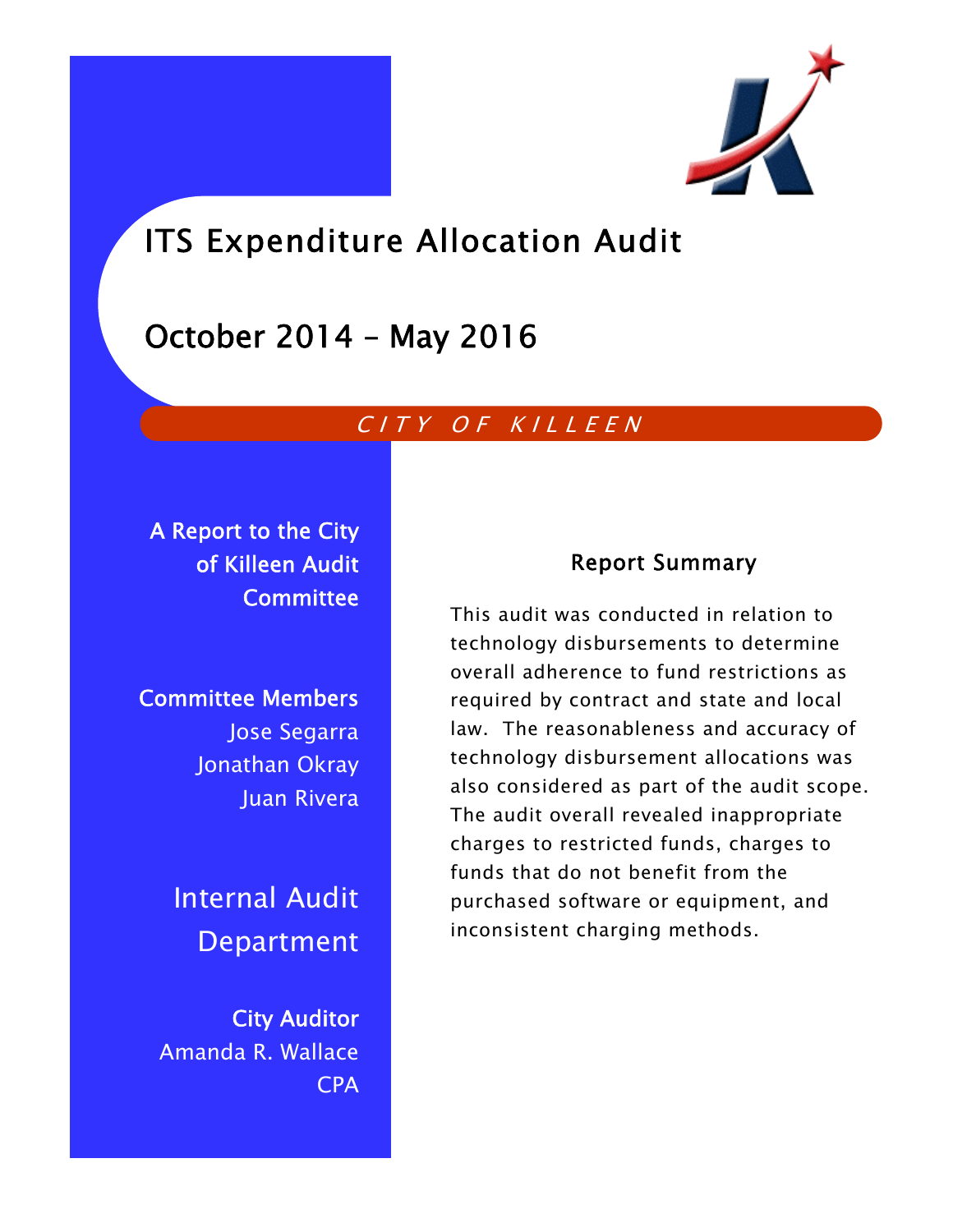# TABLE OF CONTENTS

| <b>APPENDICES</b> |  |
|-------------------|--|

# GOVERNMENT AUDITING STANDARDS COMPLIANCE

This performance audit was conducted in accordance with Generally Accepted Government Auditing Standards. Those standards require that the audit be planned and performed to obtain sufficient, appropriate evidence to provide a reasonable basis for the findings and conclusions based on the audit objectives. I believe that the evidence obtained provides a reasonable basis for the findings and conclusions based on the audit objectives.

# AUDIT STAFF

Ī

<u>-</u>

Amanda R. Wallace, CPA, City Auditor

Office of the City Auditor Killeen City Hall Phone: (254) 501-7685 Email: awallace@killeentexas.gov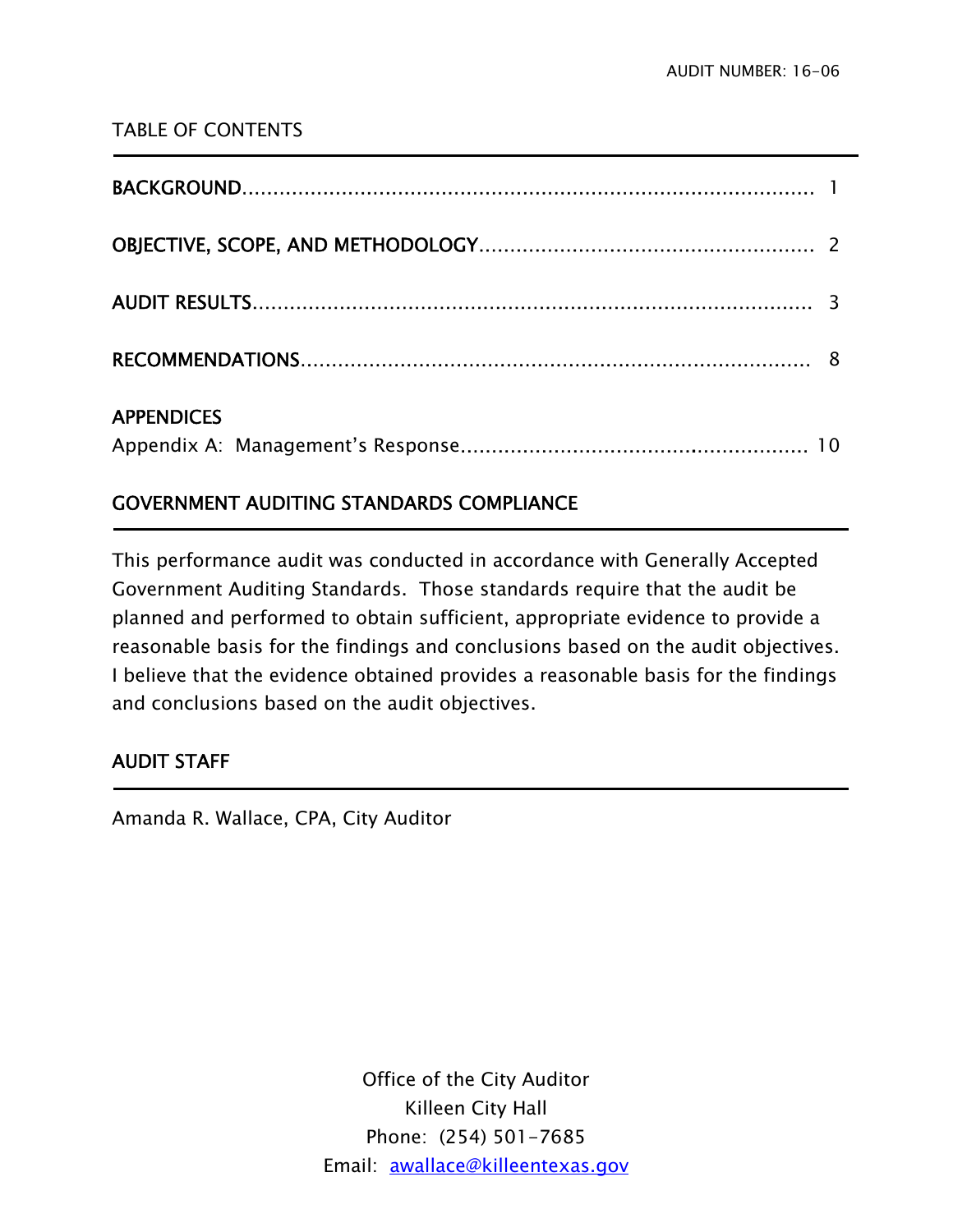

AUDIT REPORT **HIGHLIGHTS** 

### Why This Audit Was **Conducted**

This audit was conducted to determine adherence to fund restrictions and reasonableness for disbursement allocations.

#### What Was Recommended

It was recommended that the method for allocating technology disbursements be evaluated and changed to reflect fund restrictions and proper accounting practices as well as any and all applicable rules and regulations.

August 24, 2016

Mayor and Council,

I am pleased to present this audit of Information Technology Services (ITS) expenditure and expense allocations.

#### BACKGROUND

ITS is responsible for the operation and procurement of technology and communications infrastructure for the City, including all related equipment, software and personnel. Some of these benefit multiple departments across several funds such as network equipment, financial software, and virus protection software. These have historically been allocated based on fixed percentages across six funds.

#### OBJECTIVE AND SCOPE

The objective of the audit was to determine adherence to fund restrictions as well as the reasonableness and accuracy of the way in which ITS disbursements are applied across multiple funds.

#### WHAT WAS FOUND

The audit revealed inconsistent charging methods and inappropriate charges to restricted funds as well as charges to funds that do not benefit from the purchased software or equipment. The fixed percentages that have long been utilized are not supported on any measurable basis.

These practices have long been in effect and are reportedly the result of several years of budget constraints which forced staff to consider alternate funding methods. It is imperative that these practices be evaluated and changed to follow proper accounting practices as well as any and all rules and regulations and related restrictions.

Adequate technological resources are a necessity and should be considered as such when preparing funding schedules during the annual budget process.

I appreciate the cooperation and assistance I received from the Information Technology Services Department staff during this audit.

ananda E. Wallace

Amanda R. Wallace, City Auditor

# October 2014 - May 2016 | **ITS Expenditure Allocation Audit**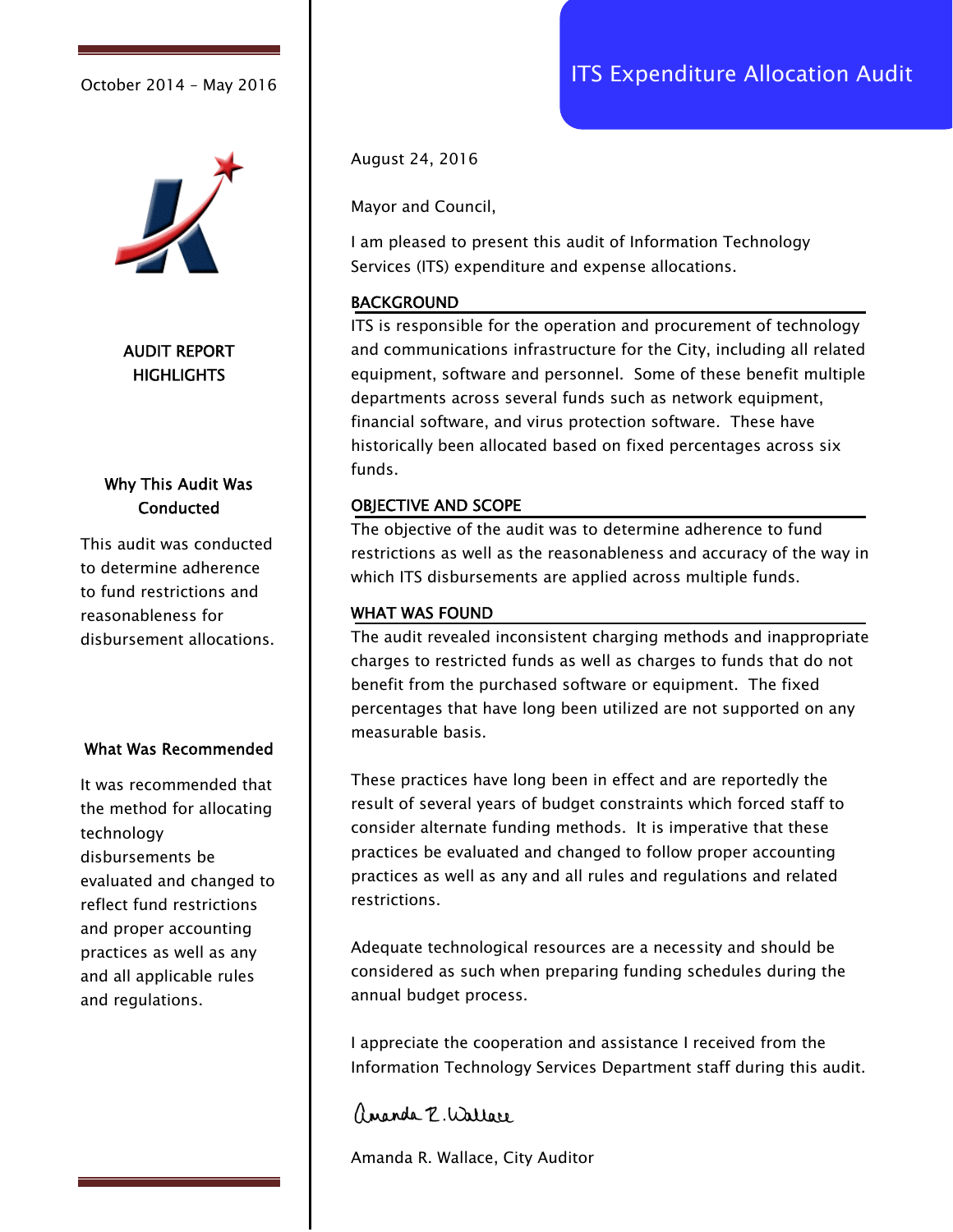#### BACKGROUND

j

Information Technology Services (ITS) is responsible for the operation of information technology and communications infrastructure for the City of Killeen, including all related equipment, software and personnel. It is also responsible for the procurement of technology on behalf of the departments and divisions in the City. As would be expected, there are different technology needs among the various departments and divisions, which require a multitude of softwares, applications, and equipment. Each of these are managed and procured by ITS, and some affect or benefit multiple departments and thus are considered to be "enterprise" in nature by ITS's definition. Some examples of this would be:

- 1. Network equipment This equipment enables collaboration and communication between computers and other devices in the City, which benefits every department in the City and can generally be allocated across the major funds.
- 2. Sungard (Enterprise Reporting Software) This software is used for various functions to include the accounting functions of the City. It tracks and records all revenues and disbursements. It helps departments with work order tracking such as water meter shut offs/turn ons. It is used by every department in the City and can generally be allocated across the major funds.
- 3. Computer virus protection software This protects the City's data, files, and information from corruption or unauthorized use. There are computers in every department of the City; therefore, this cost can generally be allocated across the major funds.

For those technologies that are considered to be "enterprise" in nature, ITS allocates the related disbursements across the following funds: General, Hotel Occupancy Tax, Aviation, Solid Waste, Water and Sewer, and Drainage Utility. The percentages that are applied to these funds are shown in the charts below for the two fiscal years under audit.



The differences in the percentages over the two years are very slight, but were taken into consideration in the audit.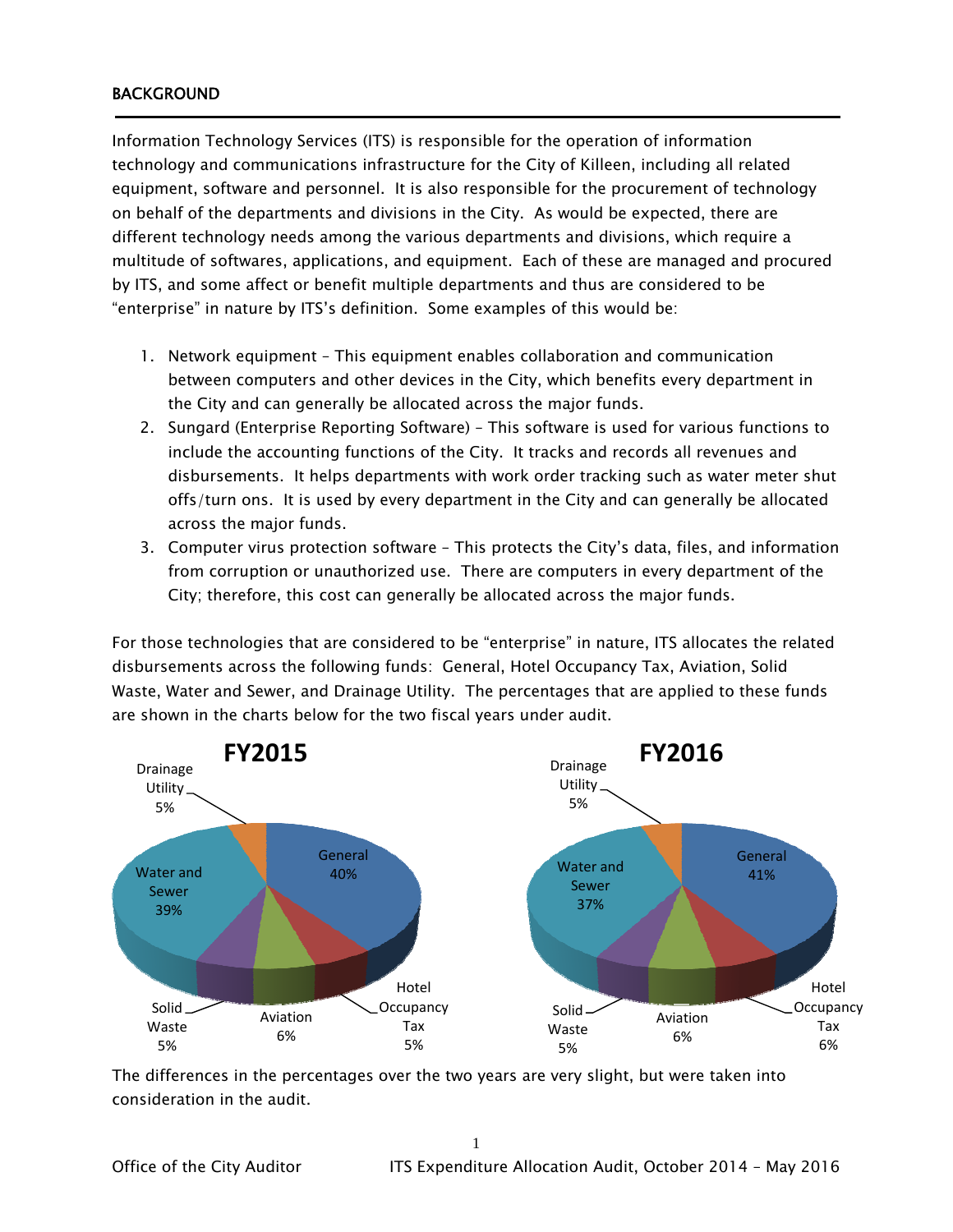#### OBJECTIVE, SCOPE, AND METHODOLOGY

The ITS Expenditure Allocation Audit was included in the FY2016 Audit Plan, as presented to the City Council and the Audit Committee.

#### **Objective**

The objective of the audit was to determine adherence to fund restrictions as well as the reasonableness and accuracy of the way in which Information Technology Services (ITS) disbursements are applied across multiple funds.

#### Scope

The audit scope included the non-departmental ITS accounts found within the following funds: Hotel Occupancy Tax, Aviation, Solid Waste, Water and Sewer, and Drainage Utility. The period under audit was from October 2014 through May 2016.

#### Methodology

To accomplish the audit objective, the following steps were performed:

- Conducted interviews with ITS staff and obtained information on policies and procedures regarding the allocation of disbursements across funds.
- Obtained and tested data from Finance and ITS relating to the allocation of disbursements across funds.
- Analyzed supporting documentation to determine whether the policies and procedures were adhered to.

 $\mathcal{D}_{\mathcal{L}}$ 

- Analyzed policies to determine effectiveness and adherence to fund restrictions.
- Considered fraud, waste, and abuse as related to the audit objective.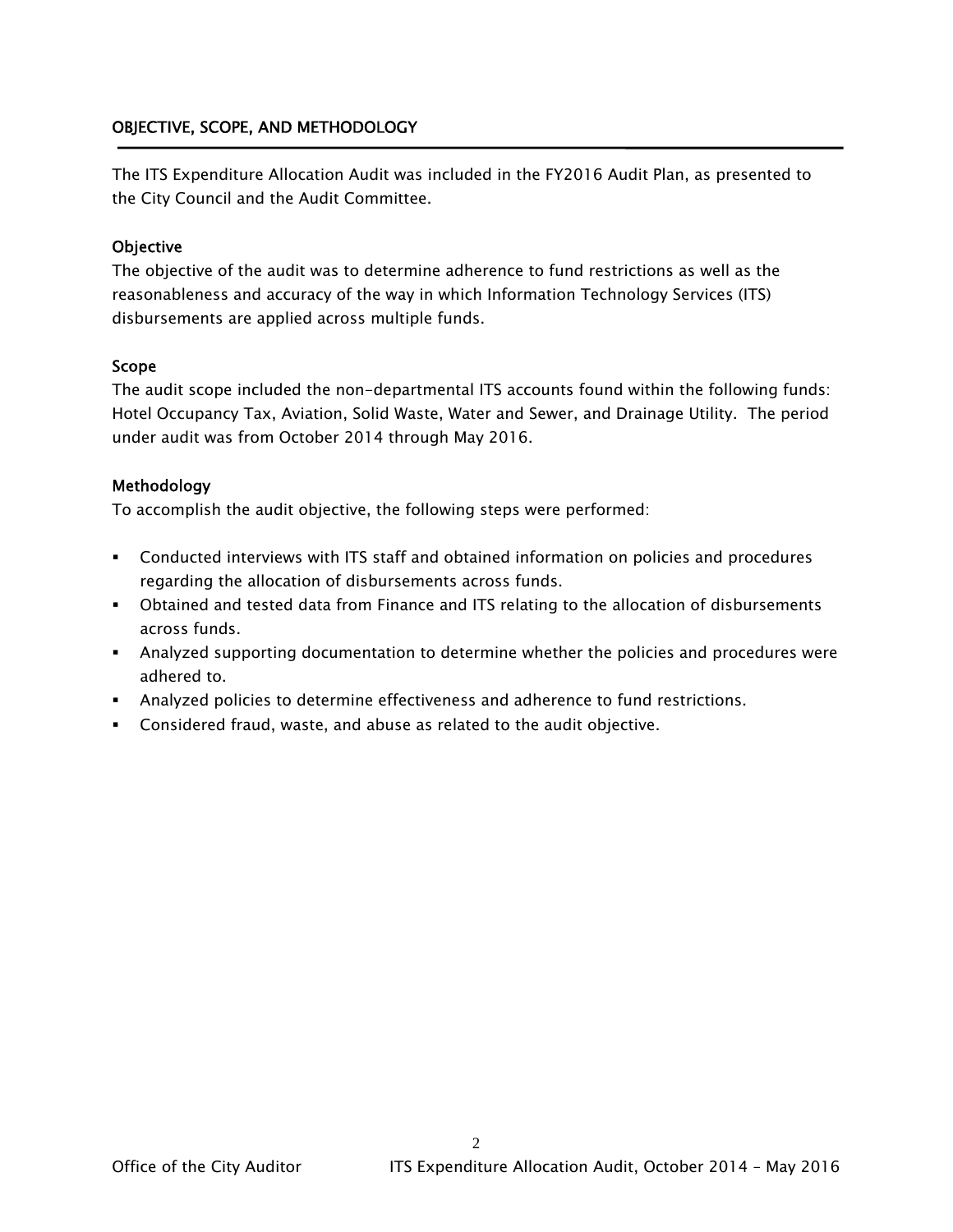#### AUDIT RESULTS

Ī

Proper accounting requires that disbursements be recorded in the department/division which is benefited by the disbursement; therefore, the focus of the audit was to determine whether the allocation that has historically been used for these "enterprise" disbursements is reasonable. The formula that was used in our recent history to determine the percentages as presented in the background section of this report is not supported by any known measurable means.

The funds under audit – Hotel Occupancy Tax, Aviation, Solid Waste, Water and Sewer, and Drainage Utility – were reviewed with respect to the ITS allocations as well as researching any possible restrictions on the funds. The funds within the scope of the audit that were found to be restricted were Hotel Occupancy Tax, Aviation, and Drainage Utility.

According to chapter 351 of the Texas Hotel Occupancy Tax Code, revenue from municipal hotel occupancy tax may be used only to promote tourism and the convention and hotel industry, which includes the operation and maintenance of convention center facilities and/or visitor information centers. These funds can also be used to promote the arts within the City. Therefore, any ITS disbursements applied to the Hotel Occupancy Tax fund must directly benefit the Killeen Civic and Conference Center and must be applied based on reasonable and measurable means.

The Aviation fund is restricted based on multi-year grant assurances issued by the Federal Aviation Administration (FAA). The City of Killeen has been the recipient of multiple FAA Airport Improvement Project grants, which specifically state in the assurances that all revenue generated by the airport will be expended for the capital or operating costs of the airport or the local airport system. The City of Killeen was required to agree to these conditions in order to secure the grants. Therefore, any ITS disbursements applied to the Aviation fund must directly benefit the Killeen-Fort Hood Regional Airport or Skylark Field and must be applied based on reasonable and measurable means.

The City Code of Ordinances (Sec. 32-4) says that all drainage fees collected by the City shall be deposited in the Drainage Utility fund. Furthermore, it says that drainage revenues shall be used for the purpose of the creation, operation, planning, engineering, inspection, construction, repair, maintenance, improvement, reconstruction administration and other reasonable and customary charges associated with the operation of drainage services of the City. Therefore, any ITS disbursements applied to the Drainage Utility fund must directly benefit the Drainage Utility operation and must be applied based on reasonable and measurable means.

Based on the allocation ITS has used in applying enterprise costs across certain funds, a random sample of 75 ITS disbursements across those funds was selected over the period October 1, 2014 to May 31, 2016. The 75 sampled transactions were tested to determine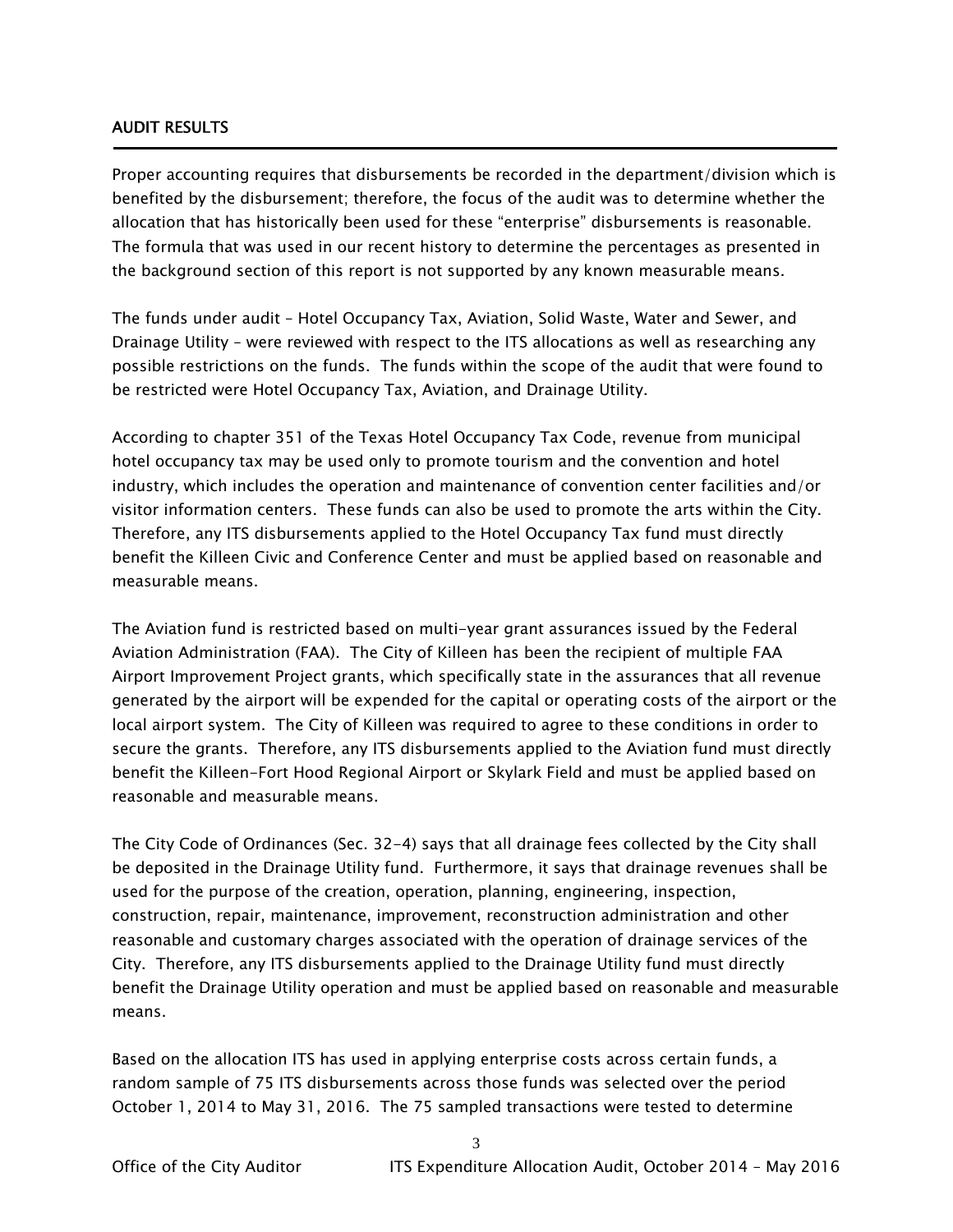whether the amounts allocated were consistent with the percentages as presented in the background section of this report, which were provided by ITS. Additionally, each sampled disbursement was evaluated to determine the reasonableness of allocating it as an enterprise cost as well as determining whether disbursements were inappropriately applied to any funds.

These tests resulted in the determination that 24 of the 75 sampled transactions (32%) were inappropriate in some form. Twelve transactions (16%) were inappropriately applied to funds as "enterprise" or were charged to funds that were not benefitting from or utilizing the software/application/hardware. Additionally twelve transactions (16%) were appropriately classified as "enterprise", but were allocated in a manner that was inconsistent with the formula as discussed in the background section of this report. The following findings provide the detail behind these discrepancies.

#### Finding 1: GIS software allocated to Hotel Occupancy Tax and Aviation funds.

GIS, Geographic Information Systems, is responsible for mapping the City in various capacities to include streets, drainage, and water and sewer lines. There were two disbursements in the audit sample in which software was purchased for GIS, and a portion of each disbursement was allocated to the Hotel Occupancy Tax fund and the Aviation fund. The charge against the Hotel Occupancy Tax fund was 6% of the transaction total, and the charge against the Aviation fund was 9% of the transaction total. Neither of these funds benefit from, nor work with, GIS. Additionally, one of these transactions allocated \$0 to the Water and Sewer fund, which is unreasonable as Water and Sewer does benefit from GIS activity.

### Finding 2: Computer replacement disbursements not allocated according to receiving department.

As approved by Council in February 2015, ITS is in a multi-year process of replacing obsolete and end of life desktop computers. There were two disbursements in the audit sample related to this computer replacement program. One sampled disbursement allocated a blanket 4% of the disbursement total to the Aviation fund, without documentation supporting that 4% of the computers were purchased for and installed for Aviation personnel.

The second sampled disbursement related to computer replacement allocated 9% to the Aviation fund and 12% to the Drainage fund without documentation supporting that 9% and 12% of the computers, respectively, were purchased for and installed for Aviation and Drainage personnel.

#### Finding 3: Code of Ordinance service allocated across funds.

The City utilizes a service to manage the Code of Ordinances. Charges for this service have historically been allocated across several funds on an inconsistent basis. The nature of the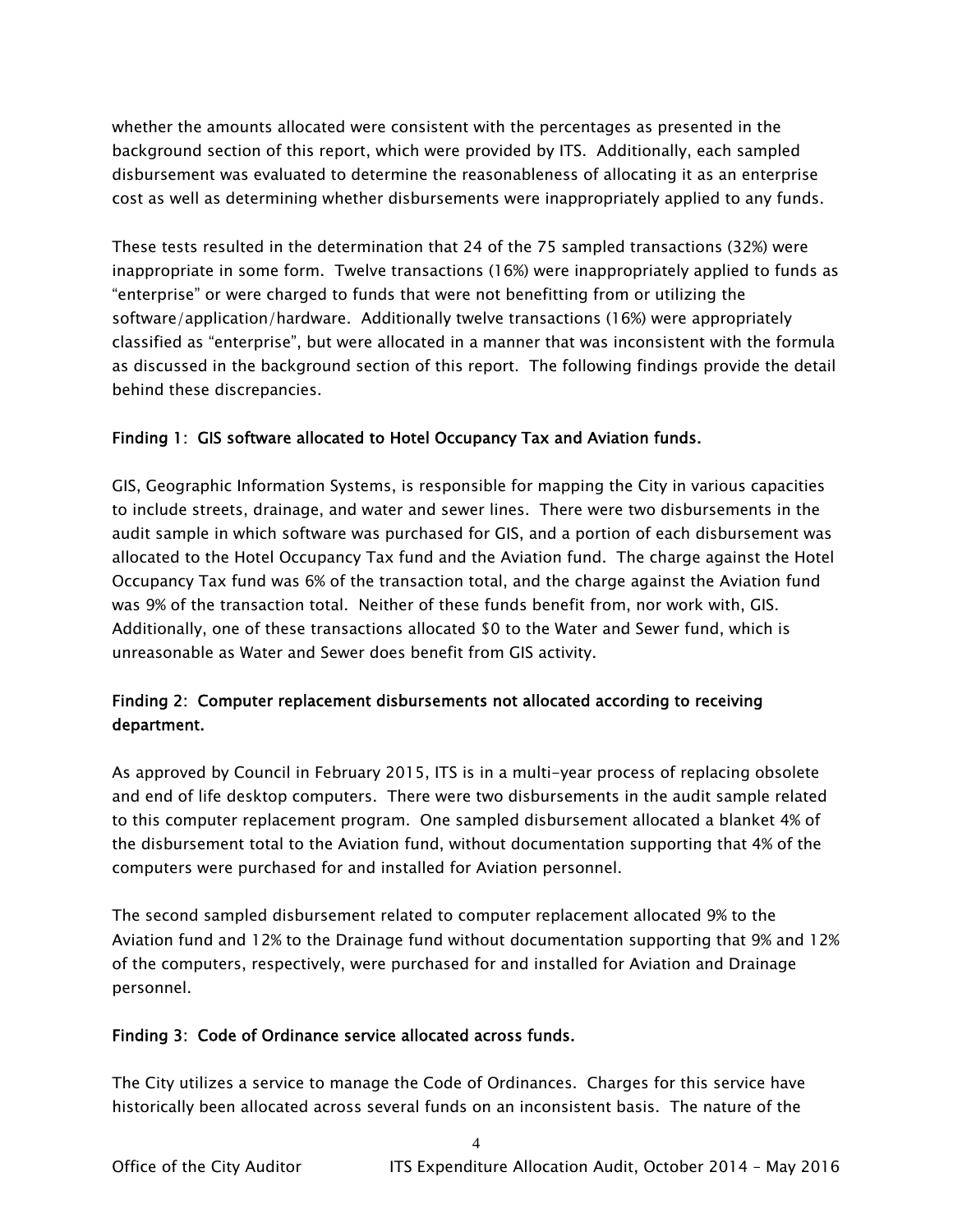service, and the way in which the service is utilized causes difficulty in determining which departments benefit from each charge. Because of this, it is not appropriate to allocate these charges to various departments.

#### Finding 4: Various disbursements charged to the GIS division without proper justification.

The audit revealed three separate instances in which the GIS division budget (within the Water and Sewer fund) was charged for disbursements that were not related to the GIS division or should have been shared between GIS and ITS. One instance involved an invoice from an electrician for two separate jobs – one for work done for GIS Day, which is a large event GIS hosts annually for area middle schools; the other job was for work done on lights at the Killeen Arts and Activities Center. Both charges were included on the same invoice, and were inadvertently both charged to GIS. The inappropriate charge totaled \$1,338, and more appropriately should have been charged to the general fund.

The second instance involved software used by EMS Billing and the Fire Department to manage calls for emergency service. 77% of the disbursement for this software was allocated to the GIS division. However, GIS does not utilize or benefit from this software.

The third instance involved the monthly lease payment for the building occupied by ITS (budgeted in the general fund), which includes the GIS division. 100% of this disbursement was applied to the GIS division, which is not appropriate since ITS, as a department, benefits from this disbursement.

#### Finding 5: Public Works software applied to Hotel Occupancy Tax fund and Aviation fund.

A portion of the disbursement for the software that is utilized by the Public Works department to track work orders was allocated to the Hotel Occupancy Tax fund in the amount of 6% and to the Aviation fund in the amount of 6% of the total disbursement. Neither of these funds benefit from, nor work with, Public Works; therefore, the disbursement as it was allocated is inappropriate.

#### Finding 6: Actual allocations not consistent with the fixed percentages used by ITS.

As detailed in the background section of this report, according to ITS, a fixed percentage of "enterprise" software/equipment is charged to the General fund, the Hotel Occupancy Tax fund, the Aviation fund, the Solid Waste fund, the Water and Sewer fund, and the Drainage Utility fund dependent upon availability of funding. The following transactions were found to be reasonably considered "enterprise", but were applied at percentages that were inconsistent with the fixed percentages, and no supporting information for the deviation was documented.

a. 10% of web security software was charged to the Aviation fund.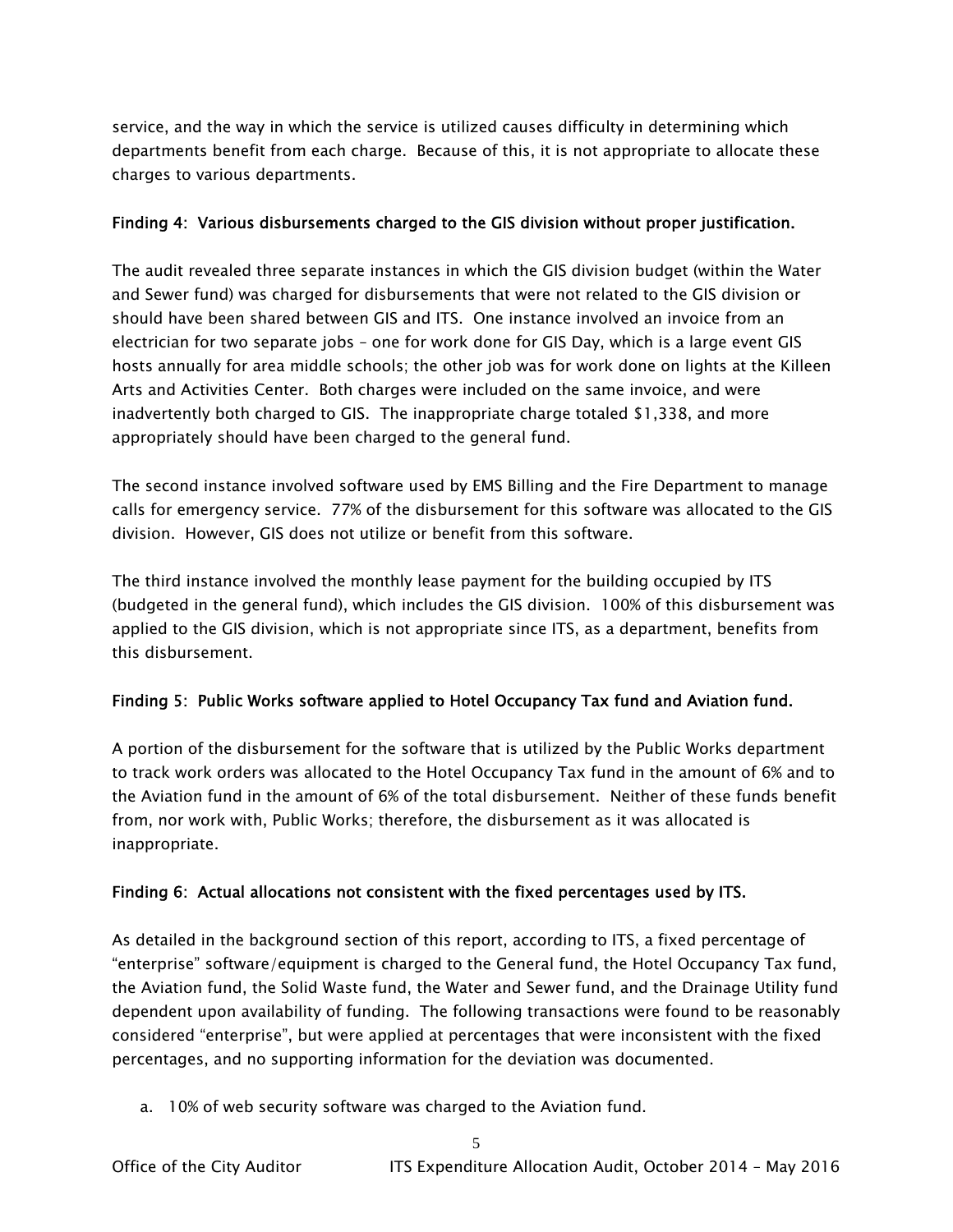- b. 10% of employee performance appraisal software was charged to the Aviation fund.
- c. 10% of data storage maintenance was charged to the Aviation fund.
- d. 10% of emergency operation center software was charged to the Aviation fund.
- e. 7.92% of network replacement equipment was charged to the Aviation fund and 6.6% was charged to the Drainage Utility fund.
- f. 9.72% of fiber installation costs that were shared by Bell County was charged to the Aviation fund and 16.51% was charged to the Drainage Utility fund.
- g. 9% of fleet software maintenance was applied to the Solid Waste fund and 12% was charged to the Drainage Utility fund.
- h. 26.01% of an employee ID printer used by HR was applied to the Solid Waste fund.
- i. 10% of email protection software was applied to the Drainage Utility fund.

#### Finding 7: Fixed percentages not supported by any known measurable means.

The fixed percentages as presented in the background section of this report are not supported by any known measurable means. In other words, there is no basis behind the fixed percentages such as total expenditures per fund or number of employees per fund. Allocations must be supported by a reasonable and measurable basis, especially for restricted funds, in order to ensure that disbursements are recorded within the funds that are benefited from the transactions. This is necessary for accurate financial reporting and for effectively analyzing the activity in each department and division.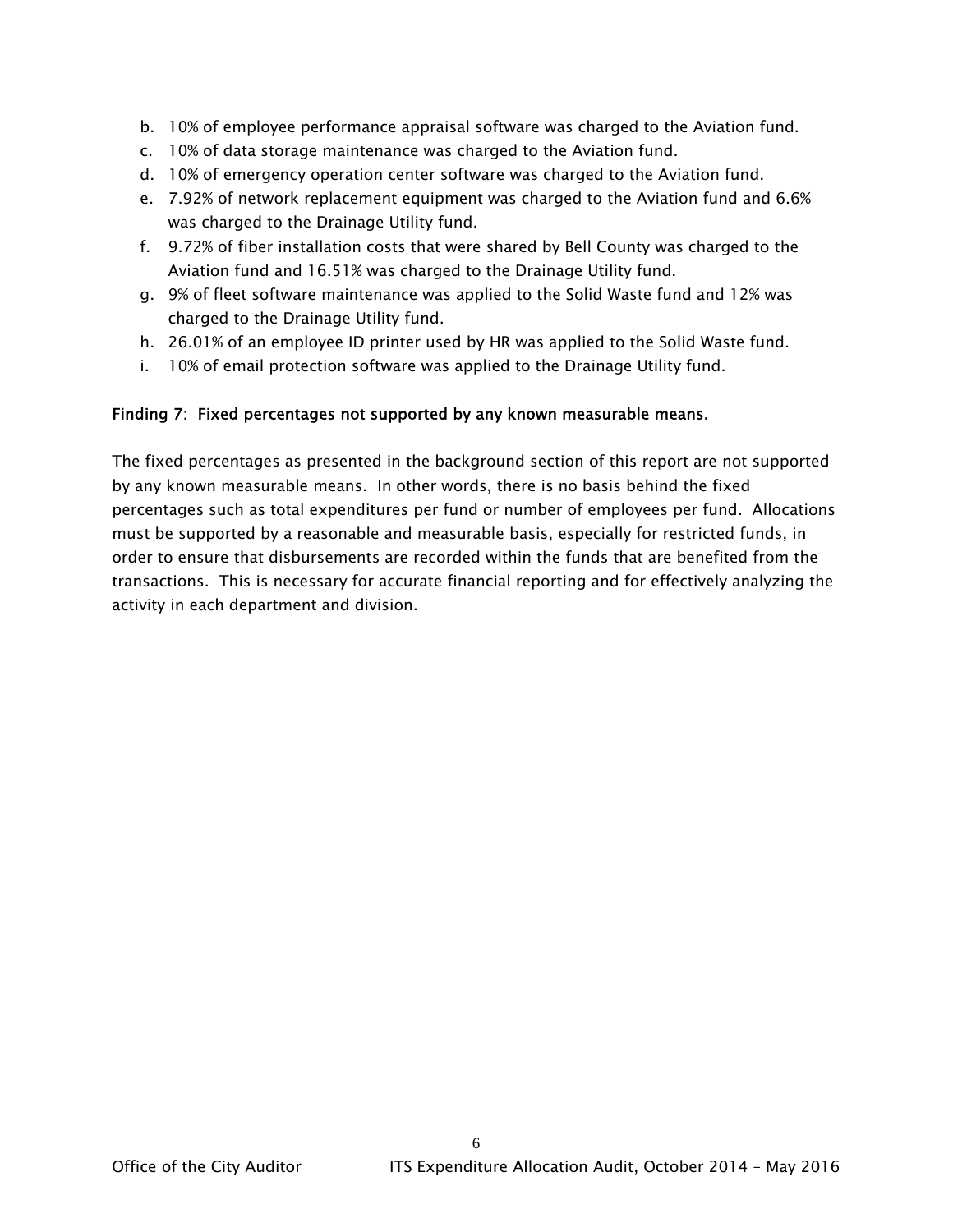#### **OBSERVATIONS**

### Observation 1: The GIS division of Information Technology Services is budgeted and funded 100% within the Water and Sewer fund.

The Water and Sewer fund is very loosely restricted in that after all Water and Sewer obligations are met, funds can be transferred and/or used for general City purposes. So while the GIS division funding is not a violation of any rules or regulations, it is improper accounting. Proper accounting would require that disbursements be applied to the department/fund that benefit from them. In this case, because the GIS division does work that benefits several funds, it could be justified to allocate the related disbursements among the general fund, the Water and Sewer fund, and the Drainage fund based on the amount of work performed for each of these funds. Or this allocation could be considered in the indirect cost allocation calculation that is utilized in sharing the general fund administration costs that benefit enterprise funds (i.e. financial services, human resources, information technology services, general management functions, etc.).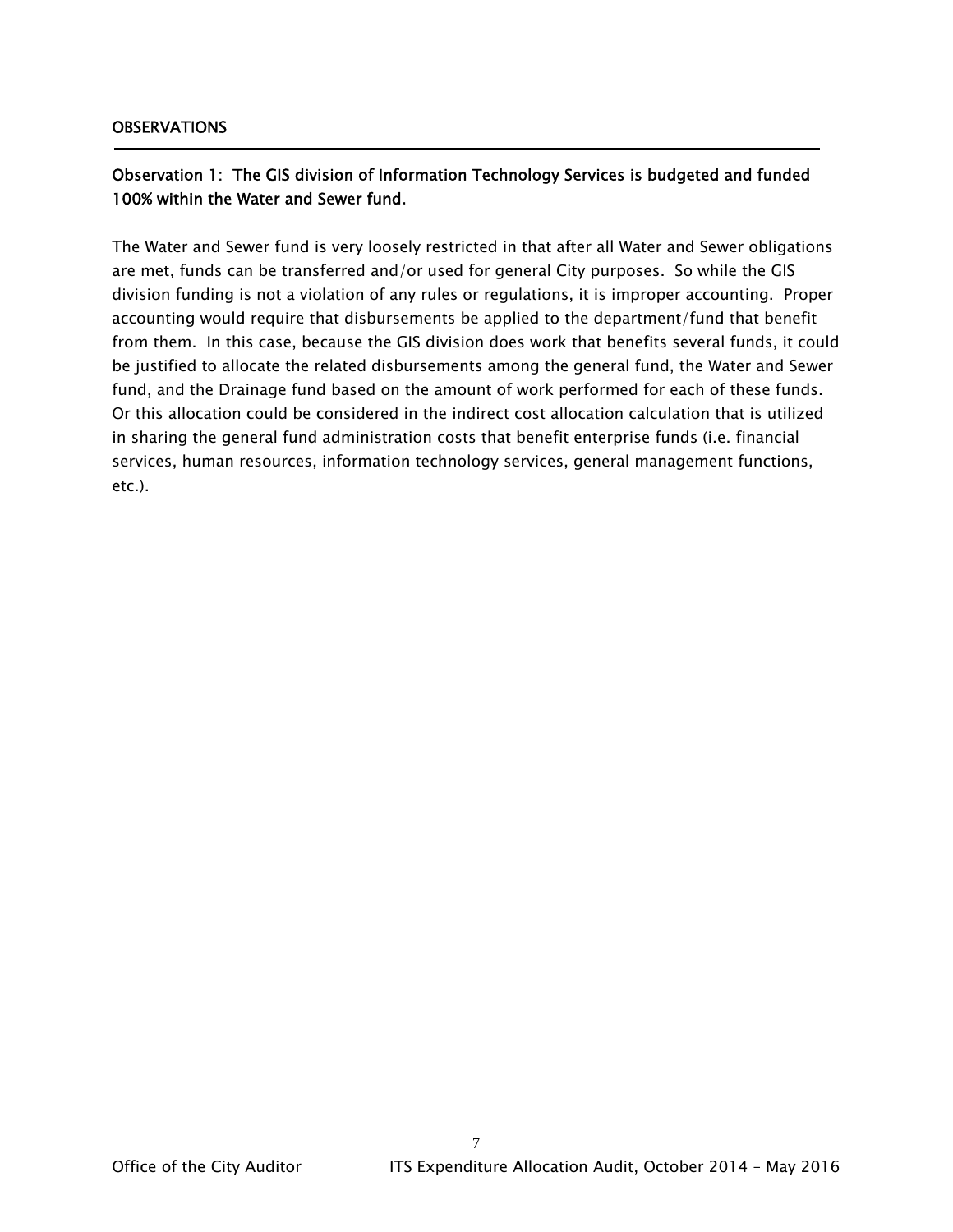#### RECOMMENDATIONS

The recommendations listed below are a result of the audit effort and are subject to the limitation of the scope of the audit. I believe that these recommendations provide reasonable approaches to help resolve the issues identified. I also believe that operational management is in a unique position to best understand their operations and may be able to identify more efficient and effective approaches, and I encourage them to do so when providing their responses to the recommendations. As such, I strongly recommend the following:

- 1. The Hotel Occupancy Tax, Aviation, and Drainage Utility funds are restricted and cannot be used loosely or for broad or general purposes. Only direct costs should be applied to these funds. It is acceptable for an indirect cost allocation to be considered for the Aviation and Drainage Utility funds to apply overall general administration costs related to these funds. These can be considered direct costs.
- 2. Disbursements should match the department or division that benefits from them. It is not an acceptable accounting practice to apply charges to a fund that are not related to that fund such as is presented in Finding 2. It is equally not an acceptable accounting practice to not apply charges to a fund that is related to the cost such as is presented in Finding 1.
- 3. Computer replacement charges should be applied to each fund based on the number of computers that are replaced within each fund. This would enable proper matching of expenditures to funds and ensure accurate financial reporting.
- 4. Software and equipment that is not considered to be "enterprise" in nature should not be allocated across funds, but should be funded in a single location. For instance, the Code of Ordinance software cannot feasibly be allocated on any measurable basis; therefore, it should be funded in the City Secretary's budget since this division oversees this activity.
- 5. True "enterprise" costs can reasonably be allocated across operating funds; however, it is difficult to set a fixed percentage since the same funds will not benefit from every "enterprise" software. For instance, a Public Works software should be allocated to the General, Solid Waste, Water and Sewer, and Drainage Utility funds only, depending on the use of the software. The allocation must be measurable and reasonable.
- 6. It is not a proper accounting practice to fund the GIS division in the Water and Sewer fund. It inhibits accurate reporting since this activity is shown in financial reports as an operating activity of the Water and Sewer fund, which is not true and accurate. This division could feasibly and reasonably be allocated across the General, Water and Sewer, and Drainage funds. It could also be funded in the General fund and included in the indirect cost allocation for general administrative charges to the Water and Sewer and Drainage Utility funds.
- 7. Depending on the direction that the City Council would like to take in making the recommended funding changes noted in the above recommendations, an additional option to consider would be to implement an Internal Service Fund for Information Technology Services across the City. The purpose of this fund would be to house all information technology operations including the purchase of all software, equipment, etc. The fund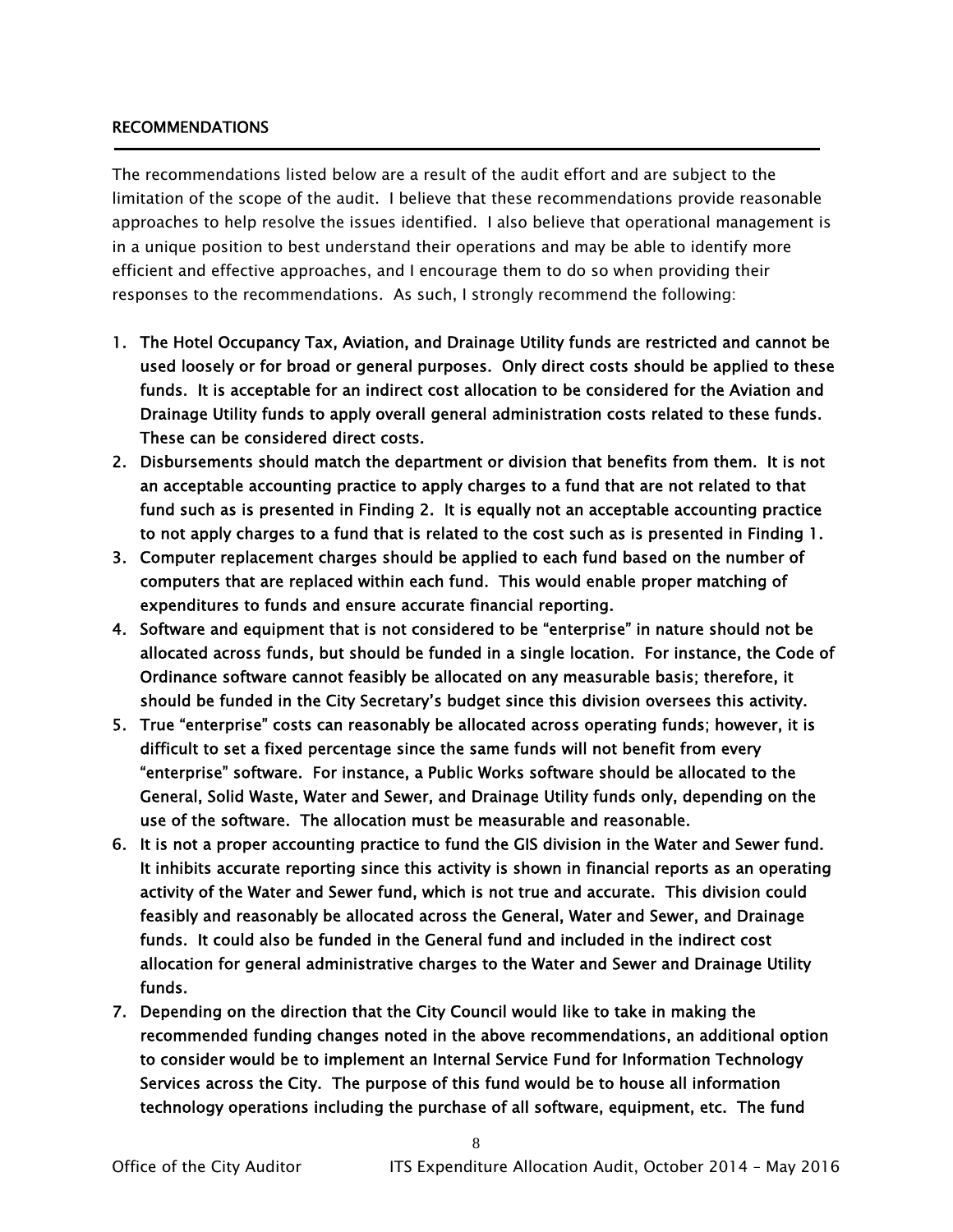would charge out the services provided by ITS and all related costs to the benefitting departments. This would allow for a streamlined and efficient operation in tracking the City's technology disbursements.

See Appendix A for Management's Response to each recommendation.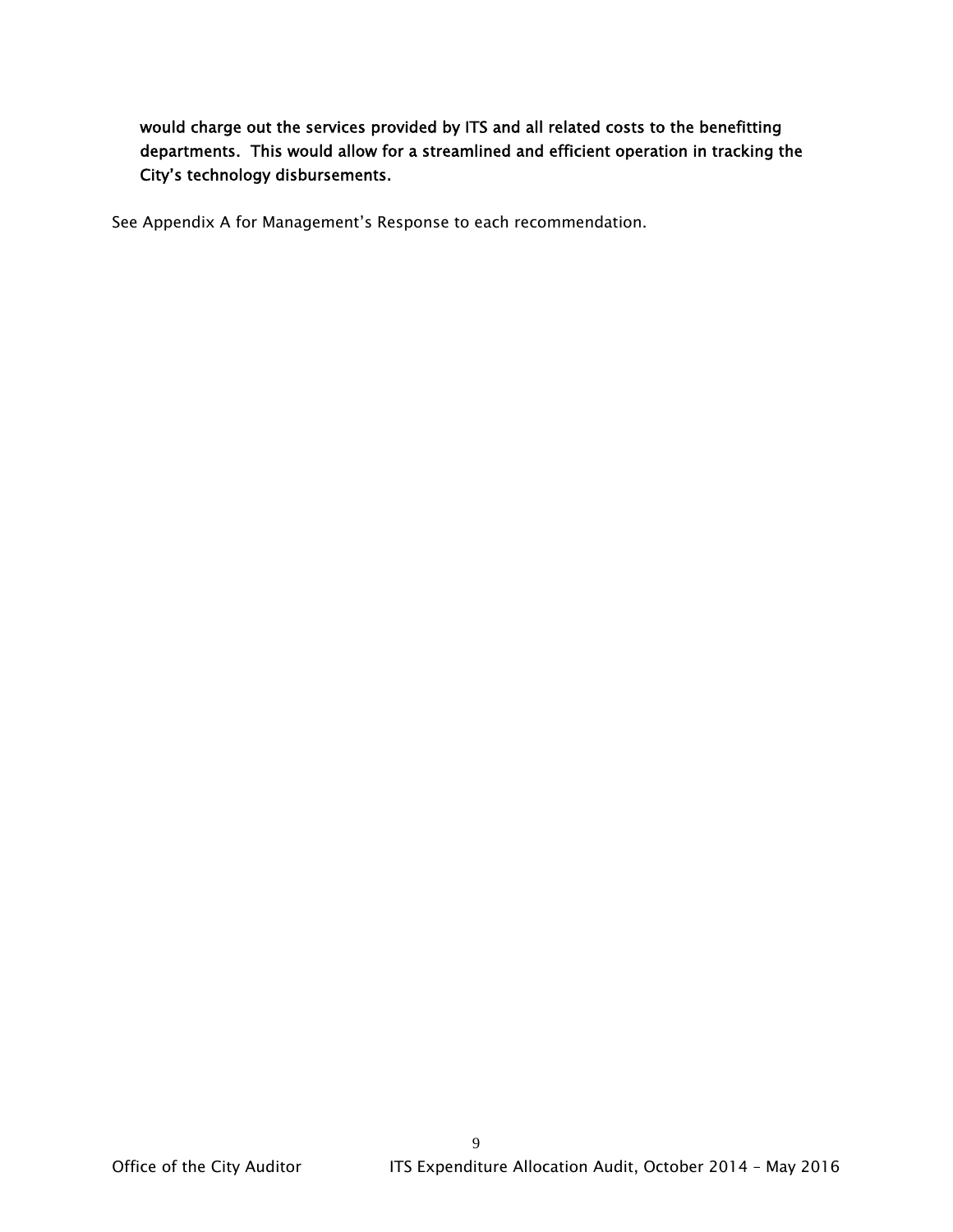j

#### MANAGEMENT'S RESPONSE

Information Technology Services Department Audit Finding Response

This document is written in response to the findings of the CoK internal audit conducted in May-July 2016 on the Information Technology Services Department budgetary accounts. The ITS budget consists of the following funds: General (010), Hotel and Motel Tax (214), Aviation (525), Solid Waste (540), Water and Sewer (550), and Drainage (575). When I arrived in October 2014, I was shown a percentage breakout of "enterprise funding" that was used to build the FY 15 budget. That percentage breakout was modified as we reviewed and consolidated funding for FY 16. We're unable to discern any specific rationale from these percentages and began moving operational costs to the appropriate departments as well as reviewing current software for its usefulness and proper funding account. We have made purchases deemed mission critical varying the percentages, as necessary. We will continue to look into funding strategies for software and hardware that support the entire city and those that support 1-2 departments to determine the appropriate funding account.

We define enterprise funding for equipment (hardware and software) that the department uses for any part of the normal work day. An example, of enterprise software: every department uses SunGard for payroll and HR functions on a daily/weekly basis; therefore each department pays a portion of the cost of that software. If the equipment is used to allow access to the network or to utilize a specific software application, then the cost is shared by all funding accounts. For example, the fiber loop that is being constructed and its future maintenance is a cost that allows all users to traverse the CoK network; therefore the cost is shared across all funding accounts. We fully understand that there is a disparity in the way the initial cost share was allocated prior to Oct 2014; we are committed to utilize strategies that develop a cost per factor for financing these enterprise hardware and software purchases in the future.

#### Finding 1.

The two software renewals in question were completed at different times of the year and our funding accounts were not consolidated in FY 15 as they are in FY 16. We also did not have adequate funding in each account to utilize usual calculations. The breakout of percentages leaned toward high end users paying most of the costs. In both of those cases the General fund payed 70% of the costs. As for the use of GIS software, the GIS Division maintains a data base of all assets in the city from buildings to real estate to fire hydrants to street center lines. These assets are used to make maps and assist the staff, council, contractors, and citizens to make important decisions about the city's future growth. Each department benefits from these assets being used in making maps, solidifying work order locations, and many other uses.

#### Finding 2.

The 1/5 plan for replacing computers was adopted in FY14, attempting to bring everyone to that standard in order to effectively keep pace with accountability and technology trends. Funding was provided through an issue paper approved by the City Manager, which delinieated non-departmental accounts. We will continue to use the hardware enterprise approach through the fifth year of the fiveyear plan. Beginning in FY19 we will shift our approach to replacing desktop computers by department and charging the appropriate fund account. Past purchasing and deploying systems have made accurate investigating and accounting of computers in the City difficult to achieve.

#### Finding 3.

The Municipal Code software is charged on the basis of changes recorded in a specified time frame. The city had been being charged monthly; this changed to quarterly this FY. Although the city secretary is the only one who makes changes to the database and operates the software, the use is based on the number of ordinances and changes that are made to the database. The city secretary does not have the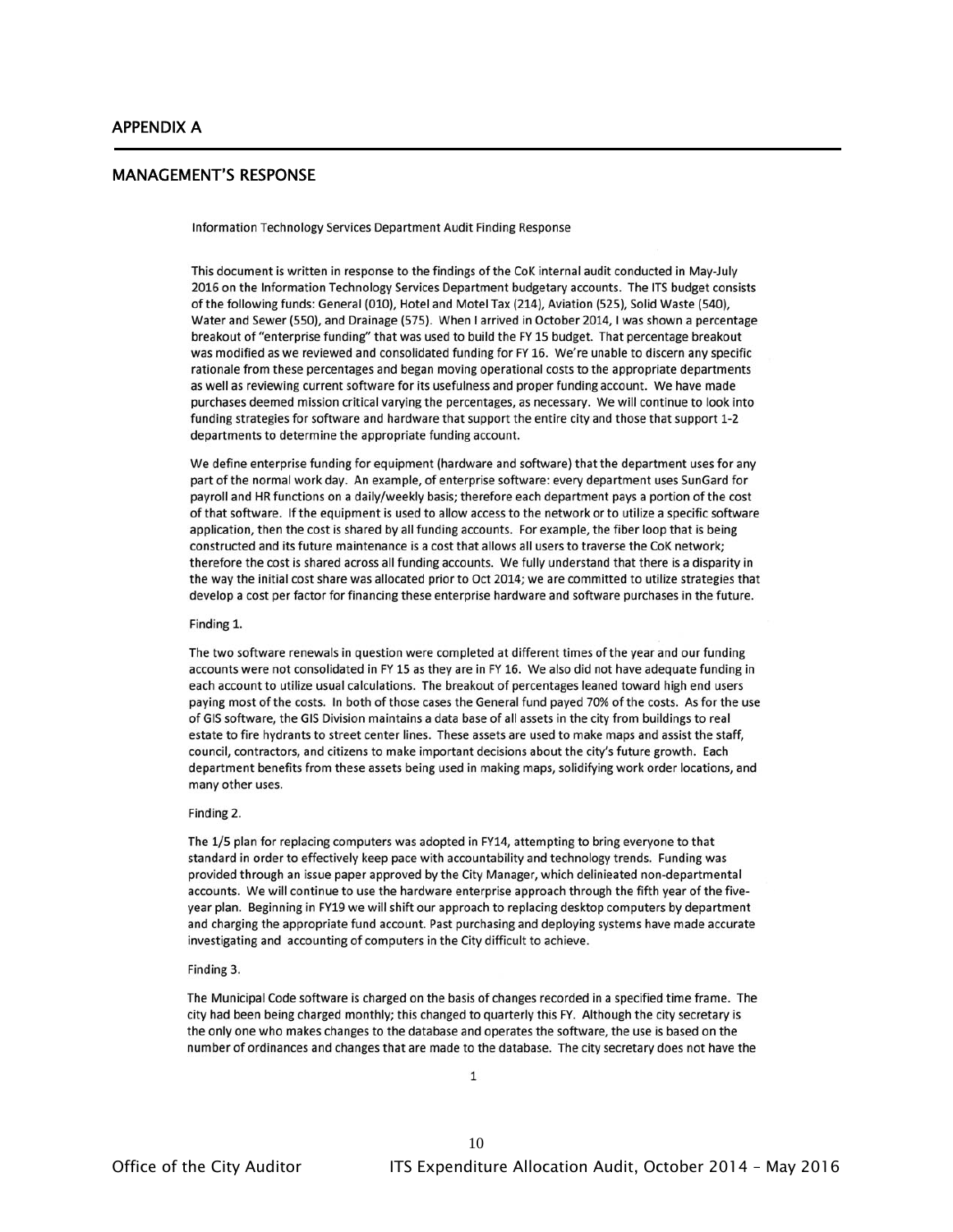Information Technology Services Department Audit Finding Response

capability to "bill" departments nor have access to funding outside the General fund; the ITS department pays for this software across all enterprise funds because ordinances impact the entire city. At present there is not a method for the city secretary to charge individual departments for changes in ordinances.

Finding 4.

Below is an explanation for each of the issues.

- A. The electrician bill for repairs to the KCCC for GIS Day was a valid charge to the 214 account. The charges to the KAAC should not have been charged to this same account. The bill was sent to and paid for by Building Services. We neither had knowledge of the cost nor the payment of the bill, nor did we authorize the payment from the 214 account.
- B. This specific purchase was approved by the city council in May 2014 (CCMR 14-048R), in which the future funding (\$3600 monthly subscription) would be budgeted through the IT maintenance program. This maintenance program set up in the FY15 and FY16 budgets pays for software across all IT non departmental funds. The EMS Zoll software monthly payment was set up with a PO at the beginning of the year based on the cost allocation for funds. The bill is paid monthly using one fund allocation until that fund allocation is depleted. This is the most efficient way to cost out a recurring PO paid for with multiple account funds. At the end of the year, the intent is to have fully expended all accounts.
- C. Our lease agreement was paid monthly with 9 months coming from the ITS (010-2705) account and 3 months from the GIS (550-2705) account. The specific payment in question was one of the three months that were viewed in the audit. GIS occupies roughly % of the space.

#### Finding 5.

The software we purchase from Azteca Systems, Inc. is CityWorks. It is used to manage assets within the city's infrastructure: water pipes, sewer pipes, valves, manholes, street signage and other assets associated with Public Works. The software also includes a work order system to manage work requests on the assets within the system. Although we believe that this system is used by all departments directly or indirectly within the City, we will change our purchasing accounting for this system in FY 16 and charge only those accounts that directly use this system.

#### Finding 6.

Until May 2015, our purchasing process was not based on a specified process or allocations within the ITS Department. If a product was for only one department, it was charged accordingly, however if it was for general use (enterprise software or network hardware), then it was charged across accounts based on previous year's allocations. We made adjustments to the process as we looked for a logical breakout of funding. We were provided a guideline from the previous director's notes, IT and Finance, not based on any logical usage or numbers that we could ascertain. Because of these changes we were making toward allocations of funds, we changed the payments to accounts based on funding available. The explanations for each item in this finding are below.

Items a, b, c, d and, i were all done prior to us changing our purchasing process. We recognized the errors and made changes.